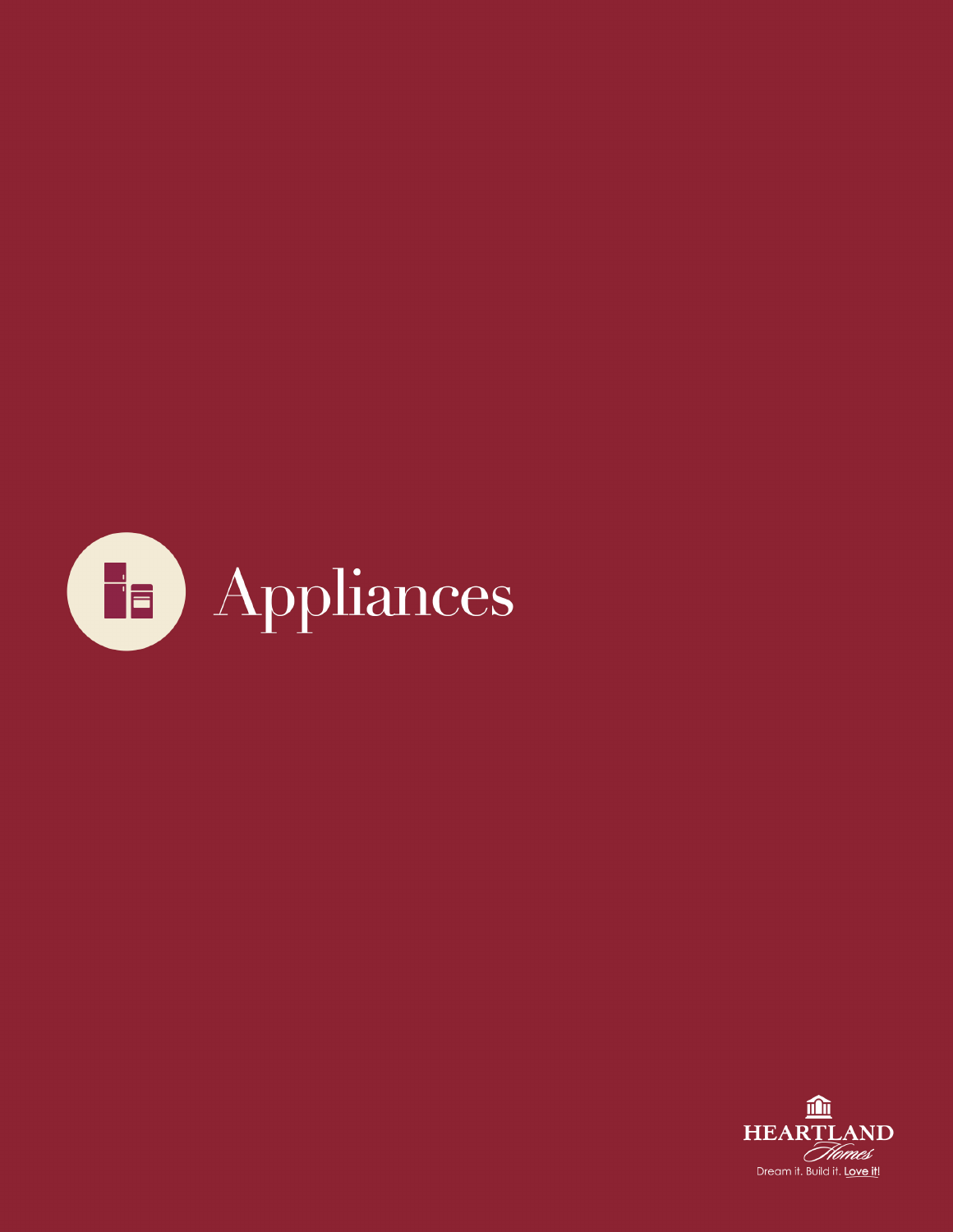

Dear Homeowner,

Congratulations on your new Heartland Home! Heartland Homes has provided you with GE Appliances in your new home. Here are a few actions and telephone numbers for your easy reference.

Please try to take 10 minutes and register your new appliances per the directions in the back of the appliance owner manuals. When registering the appliances please use your closing date as the installation date.

If you have questions pertaining to the use and care of the appliances or any features on the appliance, you can refer to your owner's manual. If you would like to speak to a representative, please contact the GE Answer Center at 1-800-626-2005.

If you are in need of service on your appliance you have two easy solutions for setting up a service call. GE highly recommends that you use our website for scheduling service calls via www.geappliances.com. There is a tab for Service and Support, click on that tab and in the drop down menu will an option for "Appliance Service". Under this tab there is also a tab for "Registering Your Appliances". If you prefer to call GE to setup a service call then you can do that at 1-877-882-8453 *(press prompt #2 for consumer)*.

Thank you for buying a Heartland Home with GE Appliances. We wish you and your family the best in your new home!

GE Appliances